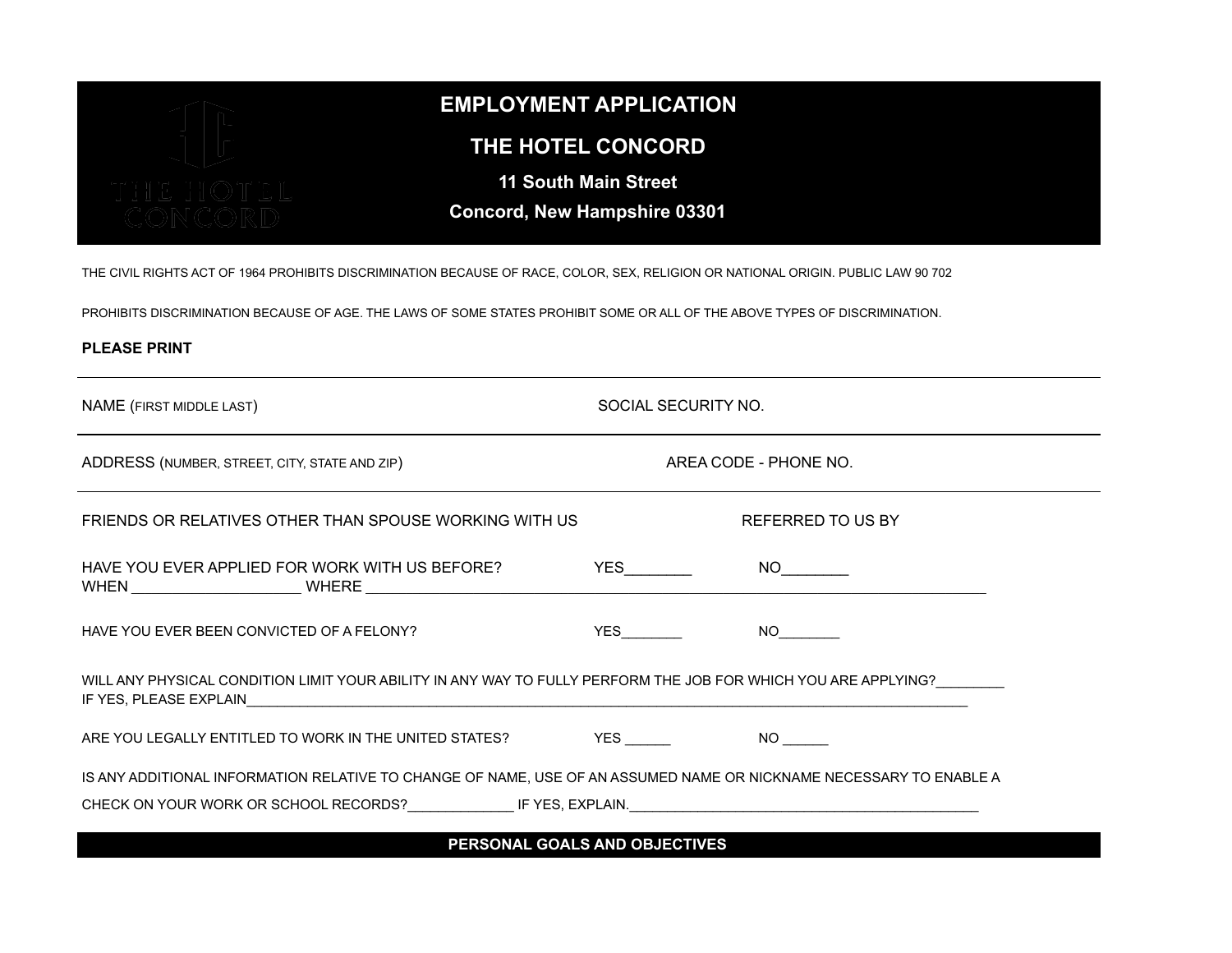## FOR WHAT POSITION ARE YOUR APPLYING? WHAT IS YOUR OCCUPATIONAL GOAL?

| TEMPORARY<br><b>TIME</b><br><b>FULL TIME</b><br>PART | I SALARY REQUIREMENTS                                          | I WHEN CAN YOU START? |
|------------------------------------------------------|----------------------------------------------------------------|-----------------------|
|                                                      | PEF                                                            |                       |
| WHAT HOURS AND DAYS ARE YOU AVAILABLE TO WORK?       | WHY ARE YOU INTERESTED IN THIS PARTICULAR JOB AND THESE HOURS? |                       |

| <b>EDUCATION</b>                   |              |                 |               |  |  |  |  |
|------------------------------------|--------------|-----------------|---------------|--|--|--|--|
| SCHOOLS ATTENDED - INCLUDE CURRENT | CITY - STATE | YEARS COMPLETED | <b>DEGREE</b> |  |  |  |  |
| <b>HIGH SCHOOL</b>                 |              |                 |               |  |  |  |  |
| COLLEGE                            |              |                 |               |  |  |  |  |
| <b>OTHER</b>                       |              |                 |               |  |  |  |  |

SCHOLASTIC HONORS, SCHOLARSHIPS, FLUENT FOREIGN LANGUAGE(S), ETC. \_\_\_\_\_\_\_\_\_\_\_\_\_\_\_\_\_\_\_\_\_\_\_\_\_\_\_\_\_\_\_\_\_\_\_\_\_\_\_\_\_\_\_\_\_\_\_\_\_\_\_

WHAT JOB RELATED SERVICE OR PROFESSIONAL ORGANIZATIONS, SPECIAL SKILLS OR EXPERIENCES HAVE YOU HAD THAT WOULD

\_\_\_\_\_\_\_\_\_\_\_\_\_\_\_\_\_\_\_\_\_\_\_\_\_\_\_\_\_\_\_\_\_\_\_\_\_\_\_\_\_\_\_\_\_\_\_\_\_\_\_\_\_\_\_\_\_\_\_\_\_\_\_\_\_\_\_\_\_\_\_\_\_\_\_\_\_\_\_\_\_\_\_\_\_\_\_\_\_\_\_\_\_\_\_\_\_\_\_\_\_\_\_\_\_\_\_\_\_\_\_\_\_\_\_\_\_\_\_\_\_\_\_\_\_\_\_\_\_\_\_\_\_\_\_\_

\_\_\_\_\_\_\_\_\_\_\_\_\_\_\_\_\_\_\_\_\_\_\_\_\_\_\_\_\_\_\_\_\_\_\_\_\_\_\_\_\_\_\_\_\_\_\_\_\_\_\_\_\_\_\_\_\_\_\_\_\_\_\_\_\_\_\_\_\_\_\_\_\_\_\_\_\_\_\_\_\_\_\_\_\_\_\_\_\_\_\_\_\_\_\_\_\_\_\_\_\_\_\_\_\_\_\_\_\_\_\_\_\_\_\_\_\_\_\_\_\_\_\_\_\_\_\_\_\_\_\_\_\_\_\_\_ \_\_\_\_\_\_\_\_\_\_\_\_\_\_\_\_\_\_\_\_\_\_\_\_\_\_\_\_\_\_\_\_\_\_\_\_\_\_\_\_\_\_\_\_\_\_\_\_\_\_\_\_\_\_\_\_\_\_\_\_\_\_\_\_\_\_\_\_\_\_\_\_\_\_\_\_\_\_\_\_\_\_\_\_\_\_\_\_\_\_\_\_\_\_\_\_\_\_\_\_\_\_\_\_\_\_\_\_\_\_\_\_\_\_\_\_\_\_\_\_\_\_\_\_\_\_\_\_\_\_\_\_\_\_\_\_

ASSIST YOU IN THIS ORGANIZATION? \_\_\_\_\_\_\_\_\_\_\_\_\_\_\_\_\_\_\_\_\_\_\_\_\_\_\_\_\_\_\_\_\_\_\_\_\_\_\_\_\_\_\_\_\_\_\_\_\_\_\_\_\_\_\_\_\_\_\_\_\_\_\_\_\_\_\_\_\_\_\_\_\_\_\_\_\_\_\_\_\_\_\_\_\_\_

| <b>PERSONAL REFERENCES</b>                                           |                |              |  |  |  |  |
|----------------------------------------------------------------------|----------------|--------------|--|--|--|--|
| PLEASE PROVIDE THREE PERSONAL REFERENCES THAT ARE NOT RELATED TO YOU |                |              |  |  |  |  |
| <b>NAME</b>                                                          | <b>ADDRESS</b> | PHONE NUMBER |  |  |  |  |
|                                                                      |                |              |  |  |  |  |
|                                                                      |                |              |  |  |  |  |
|                                                                      |                |              |  |  |  |  |
|                                                                      |                |              |  |  |  |  |
|                                                                      |                |              |  |  |  |  |
|                                                                      |                |              |  |  |  |  |

**EMPLOYMENT HISTORY**

ACCOUNT FOR ALL EMPLOYMENT STARTING WITH THE MOST RECENT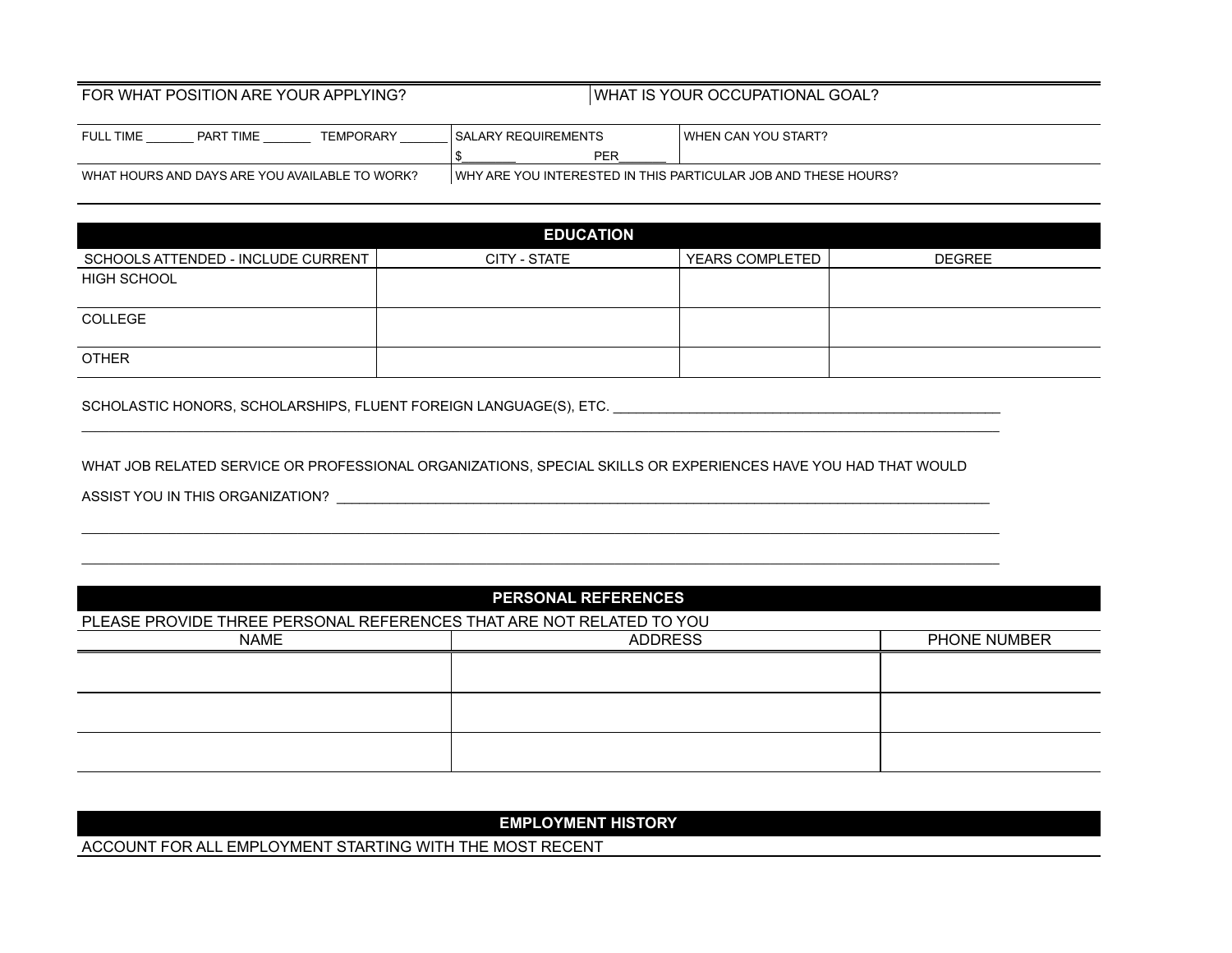| <b>FROM</b>                                                   | <b>THRU</b>                                           | <b>EMPLOYER</b> | <b>TYPE OF BUSINESS</b>         |                              |                              |  |  |
|---------------------------------------------------------------|-------------------------------------------------------|-----------------|---------------------------------|------------------------------|------------------------------|--|--|
| <b>ADDRESS</b>                                                | STARTING POSITION SALARY                              |                 |                                 | <b>FINAL POSITION SALARY</b> |                              |  |  |
|                                                               | NAME OF FINAL SUPERVISOR<br><b>REASON FOR LEAVING</b> |                 |                                 |                              |                              |  |  |
| BRIEF SUMMARY OF DUTIES                                       |                                                       |                 |                                 |                              |                              |  |  |
|                                                               |                                                       |                 |                                 |                              |                              |  |  |
| <b>FROM</b>                                                   | THRU                                                  | <b>EMPLOYER</b> | <b>TYPE OF BUSINESS</b>         |                              |                              |  |  |
| <b>ADDRESS</b>                                                |                                                       |                 | STARTING POSITION SALARY        |                              | <b>FINAL POSITION SALARY</b> |  |  |
|                                                               | NAME OF FINAL SUPERVISOR<br><b>REASON FOR LEAVING</b> |                 |                                 |                              |                              |  |  |
|                                                               | BRIEF SUMMARY OF DUTIES                               |                 |                                 |                              |                              |  |  |
|                                                               |                                                       |                 |                                 |                              |                              |  |  |
| <b>FROM</b>                                                   | <b>THRU</b>                                           | <b>EMPLOYER</b> | <b>TYPE OF BUSINESS</b>         |                              |                              |  |  |
| <b>ADDRESS</b>                                                |                                                       |                 | <b>STARTING POSITION SALARY</b> |                              | <b>FINAL POSITION SALARY</b> |  |  |
|                                                               | NAME OF FINAL SUPERVISOR<br><b>REASON FOR LEAVING</b> |                 |                                 |                              |                              |  |  |
|                                                               | BRIEF SUMMARY OF DUTIES                               |                 |                                 |                              |                              |  |  |
|                                                               |                                                       |                 |                                 |                              |                              |  |  |
| MAY WE INQUIRE OF YOUR PRESENT EMPLOYER? YES ________ NO ____ |                                                       |                 |                                 |                              |                              |  |  |
|                                                               |                                                       |                 |                                 |                              |                              |  |  |
| <b>U.S. MILITARY SERVICES</b>                                 |                                                       |                 |                                 |                              |                              |  |  |
| ARE YOU A VETERAN OF THE U.S. MILITARY? YES _______ NO ______ |                                                       |                 |                                 |                              |                              |  |  |
|                                                               |                                                       |                 |                                 |                              |                              |  |  |

PLEASE READ THE FOLLOWING STATEMENT CAREFULLY, THEN SIGN AND DATE IN THE SPACES PROVIDED.